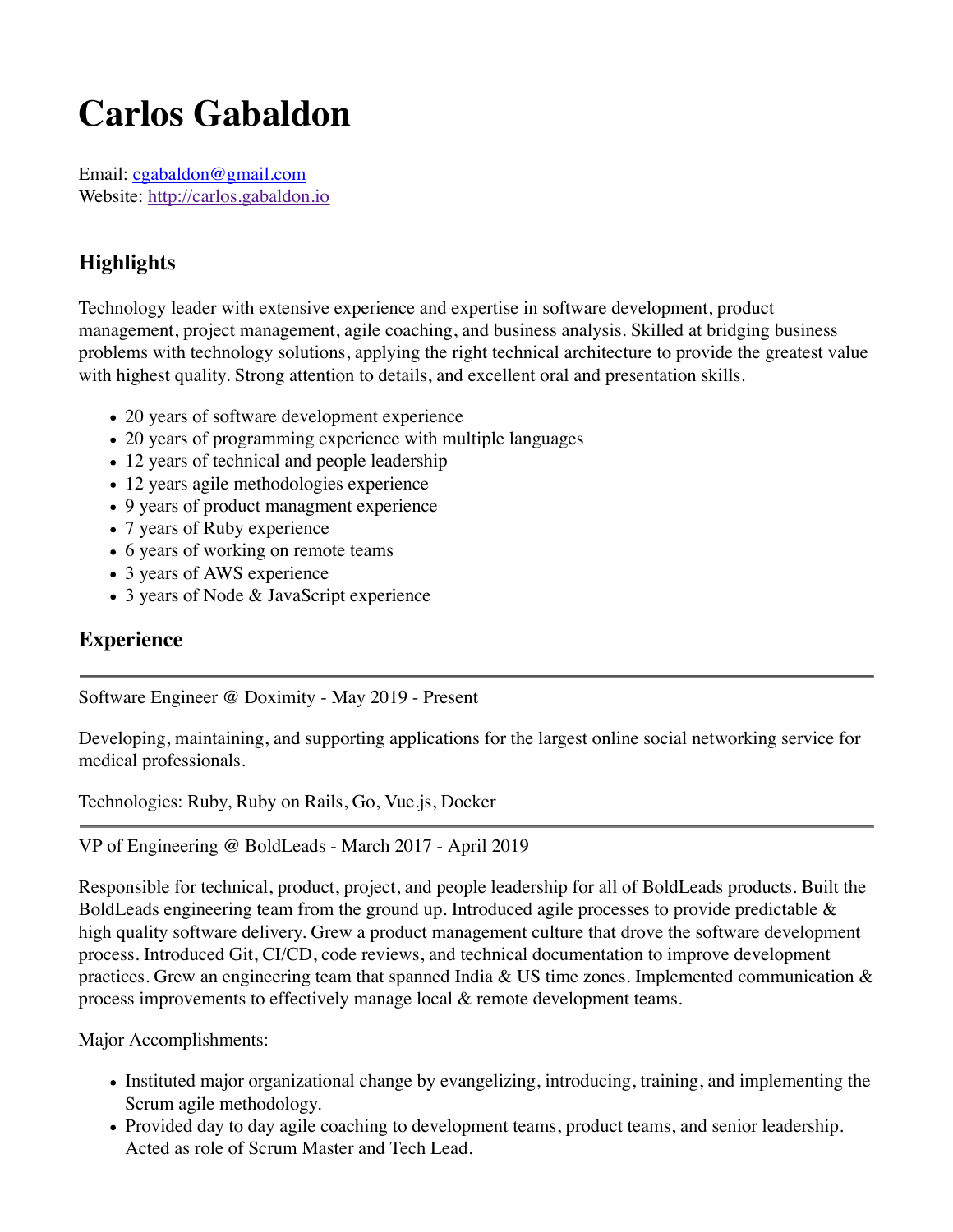• To support long term organizational growth led major product migration from dedicated single server infrastructure to Amazon Web Services (AWS) in less than 18 months. This included master/slave RDS, auto scaling EC2 instances, S3 for static content management, CloudFrount for CD, Nginx for load balancing and caching, CloudWatch & New Relic for monitoring, AWS Web Application Firewall (WAF) for web security, CodeCommit for source control management, and AWS CodePipeline for CI/CD.

Technologies: PHP, JavaScript, Node, MySQL, Apache

Director of Client Delivery & Agile Coach @ moovel NA - March 2016 - March 2017

Provided technical and people leadership for all client delivery projects for moovel NA. Led end-to-end development of services, mobile applications and related systems. Drove software development methodology and tools to support agile development lifecycles.

Analyzed the business domain to document its systems, assessing the business model and the integration with new technologies. Continually improved processes that drove software development efficiency, effectiveness, and throughput. Worked collaboratively with the Technical Operations, Quality Assurance and Product Management teams to define product strategy and roadmap. Ensured the consistent delivery of high quality software.

Identified and implement the changes in methodology, practices and people necessary to achieve desired business results and delivery objectives. Defined, executed and evolved an agile training strategy matched to the needs of the entire organization. Implemented and maintained the metrics necessary to measure, improve and operate agile teams.

Major Accomplishments:

- Refinement of existing and creation of new documentation to ensure people and teams have clear understanding of systems and processes.
- Collaboratively defined metrics that helped the team to improve development practices and improve the overall delivery.
- Coached teams and individuals on agile development best practices.
- Aligned people and processes across US and international based teams.

Technologies: JavaScript, Node, Angular, React

Development Manager @ Barclaycard – July 2012 – November 2015

Worked as remote developer and leader managing a large diverse team of talented developers across US & Europe. Designed and developed a product called Bespoke Offers utilizing Ruby on Rails 3 & 4. Acted as Business Analyst/Scrum Master/Tech Lead for team by gathering requirements, developing use cases, prototypes and test plans. Led the hiring process for bringing in more talented team members.

Major Accomplishments:

- Led cross team collaboration to bring Ops, QA, and FED teams to closer alignment with engineering.
- Improved the Bespoke product in the contexts of usability, maintainability, performance, and scalability.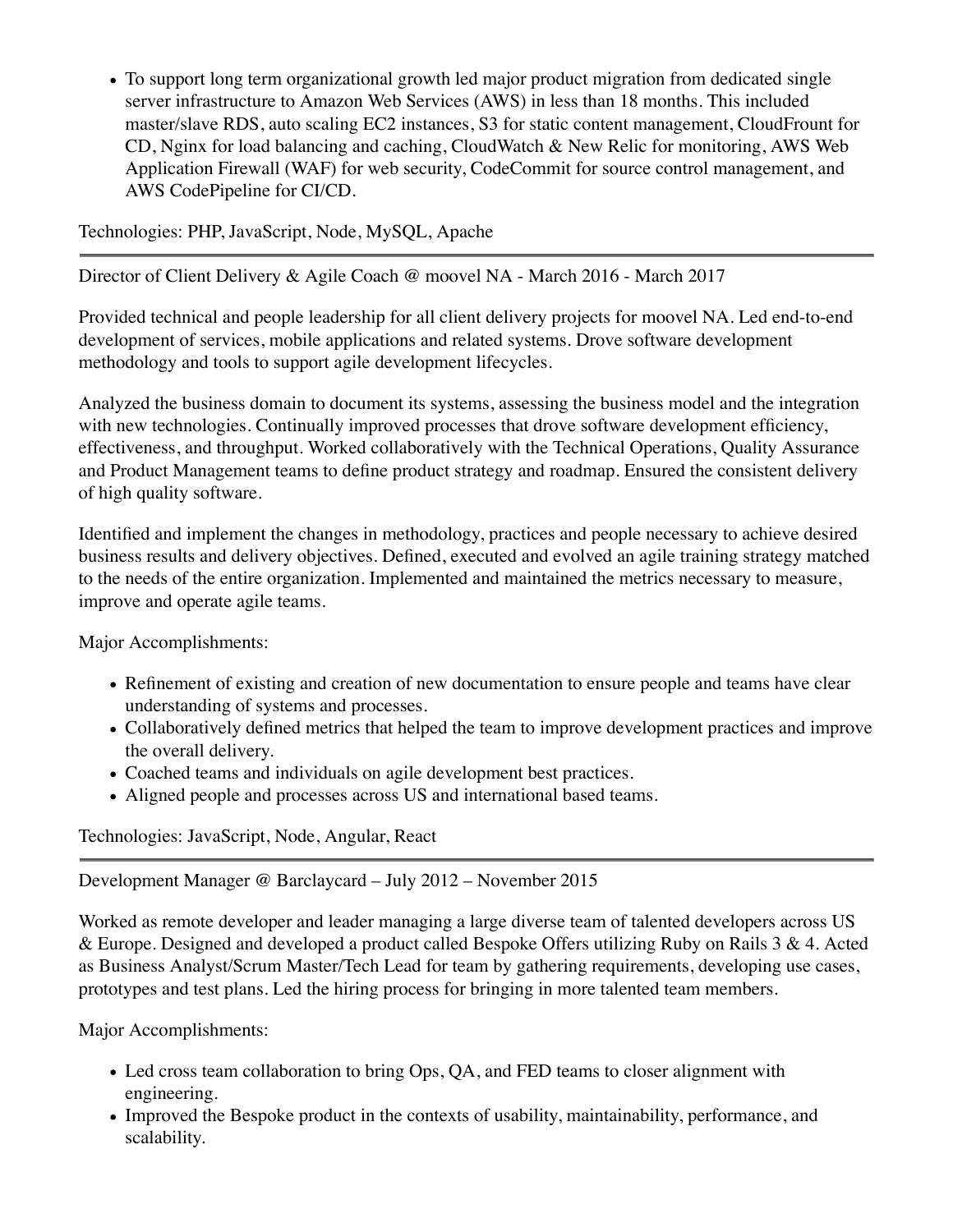- Led focused work to improve test code coverage, to create smaller more focused tests, increase test speeds, and improve testing standards for database seeding.
- Led organizational effort to adapt hiring processes to fit within the Barclays security policies by developing a Git pull based review (PR) process for coding exercises to screen candidates.
- Managed development organization with 20+ developers.
- Developed processes and practices to enable agile autonomous cross functional teams.

Technologies: Ruby on Rails, JavaScript, Ruby, Git, MySQL, Chef

Director of Product Development @ GoDaddy – March 2010 - July 2012

Director of Go Daddy's 4GH Hosting development teams. Responsible for support and development Hosting infrastructure that provisions accounts for 4 million+ customers. Led Go Daddy's Dedicated/Virtual Dedicated team with the roll-out of product offerings to new overseas data center.

Major Accomplishments:

- Identified gaps in the GoDaddy's Hosting organization with being able to react to tactical executive requests and on sustaining the Hosting environment in the areas scalability, availability, and performance. Created and led a new team called Sustained Engineering that addressed the gaps.
- Reduced development support costs by  $51\%$ , reduced overall customer support escalations by  $71\%$ , reduced production defect count by 73%, and reduced the lead time of tactical quick hit projects.
- Spearheaded efforts to improve core Hosting platform KPIs and drove significant improvements to the quality of the Hosting provisioning system.
- Evangelized the need for improved application level monitoring tools, gained funding for project, and developed infrastructure that monitors 100,000+ ActiveMQ messages daily.
- Managed developement organization with 25+ developers.

Technologies: Python, .NET, C++, Java, SOAP Web Services, ActiveMQ, PHP, Ruby

Manager, Software Engineering @ Apollo Group Inc. – August 2005 – March 2010

Manager of a cross-functional team responsible for the integration of core Apollo Group systems with the new University of Phoenix community website. Lead Architect for all integration of applications into the community.

Managed a team of engineers across several Apollo Group engineering teams. Led architecture design of large cross-organizational Web Content Management (WCM) system. Provided detailed design specification for large-scale multi-team projects.

Lead Architect and Engineer for all new and existing platform services projects. Lead Developer responsible for the design and development of the new University of Phoenix education Portal.

Major Accomplishments:

- Led effort to add instrumentation to core Apollo Group applications to improve efficiency, scalability, and stability.
- Refactored core Apollo Group platform architecture to optimize performance and reliability.
- Mentored team of smart creative software engineers to become top performers within Apollo Group.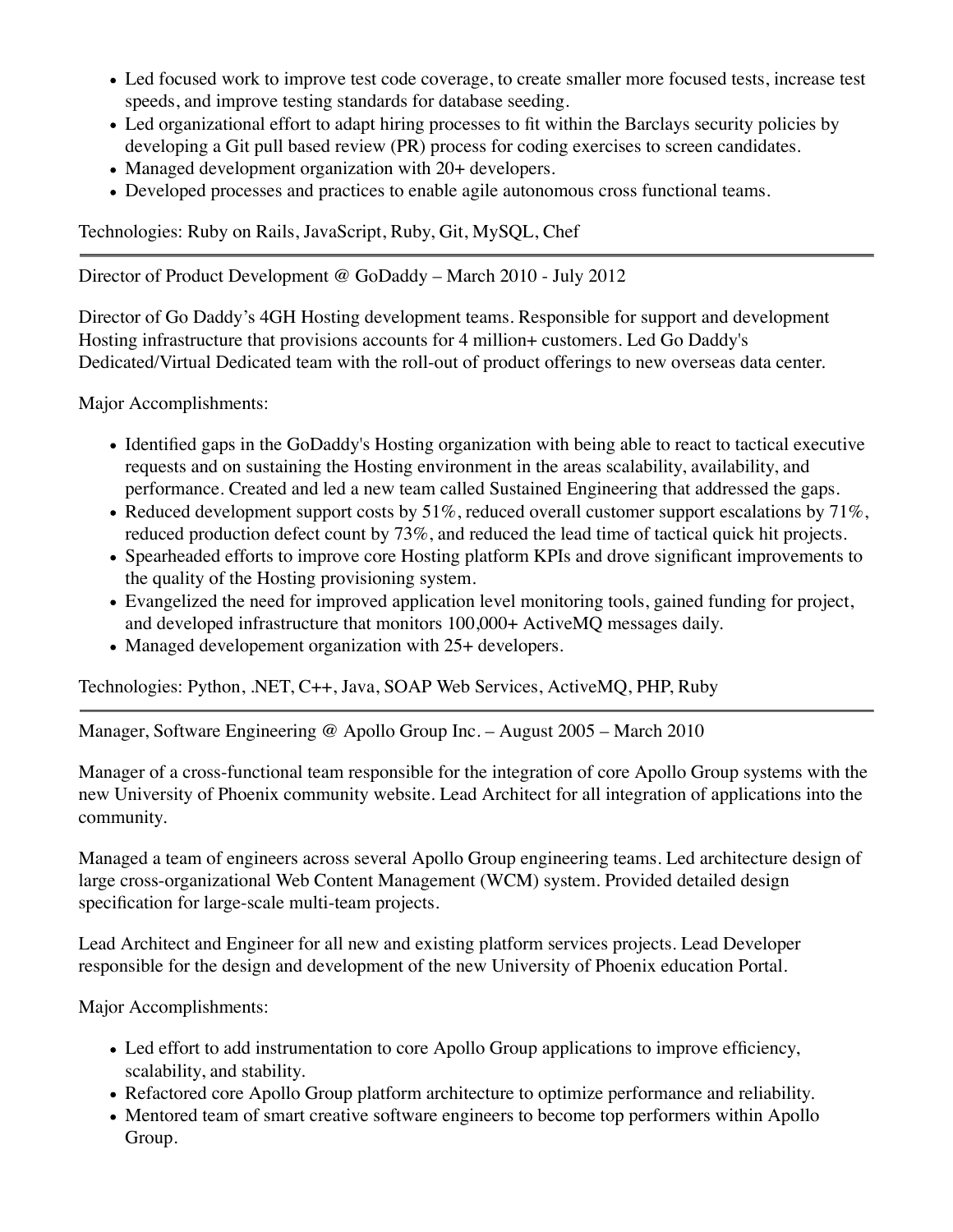Technologies: C#, Python, Ruby, Java EE, WCM, Oracle, Web Services, Django, jQuery, Oracle, Memcached

Senior Software Engineer @ JDA Software – August 2003 – August 2005

Primary developer on a core product in JDA's Portfolio Registry(TM) solution, which allowed retailers to receive and respond to product and promotion information from suppliers based on subscriptions, managed in the application. Led daily development tasks and performed design/code reviews. Worked closely with business analysts and customers to add the right enhancements to the product.

Managed projects and development teams for JDA retail systems. Led joint initiative with Microsoft to develop retail system using .NET and SQL Server 2005. Created and maintained detailed project plans used to mitigate risks and report status for delivery of successful projects on time and under budget.

Major Accomplishments:

- Developed a JavaScript based rich Internet workflow driven user interface used by suppliers to manage their product item catalog.
- Developed applications that allowed trading partners to synchronize XML or EDIINT formatted documents with the Global Data Synchronization Network (GDSN) following standards implemented by 1SYNC.

Technologies: C#/.NET, JavaScript, SQL Server, Java EE Oracle, XML, SOAP Web Services

Software Engineer Consultant @ Keane Inc – May 2002 – August 2003

Lead Developer on travel booking system designed for American Express Corporate Travel Division. The solution provided a standardized web service interface to the major Global Distribution System (GDS). The booking system saved the American Express Corporate Travel Division time and money by providing a simple user interface, which allowed travel agents and travel related services to book airline tickets, hotel rooms, rental cars, tour packages and associated products.

Designed and developed client user interface components. Led daily development tasks and performed design/code reviews. Developed the core product use cases by working with business analysts and travel agents.

Major Accomplishments:

- Developed multi-threaded search system that would query Java SOAP based endpoints to aggregate web fares for airline, car, and hotel specials.
- Evangelized XP development practices within team. Specifically, pair programming, collective ownership, small releases, and unit testing.

Technologies: C#/.NET, JavaScript, SQL Server, Java EE Oracle, XML, SOAP Web Services

Software Engineer @ ICG Consulting – January 2000 – October 2001

Developed Optical Character Recognition (OCR) applications and business processes management (BPM) applications for medium to large companies.